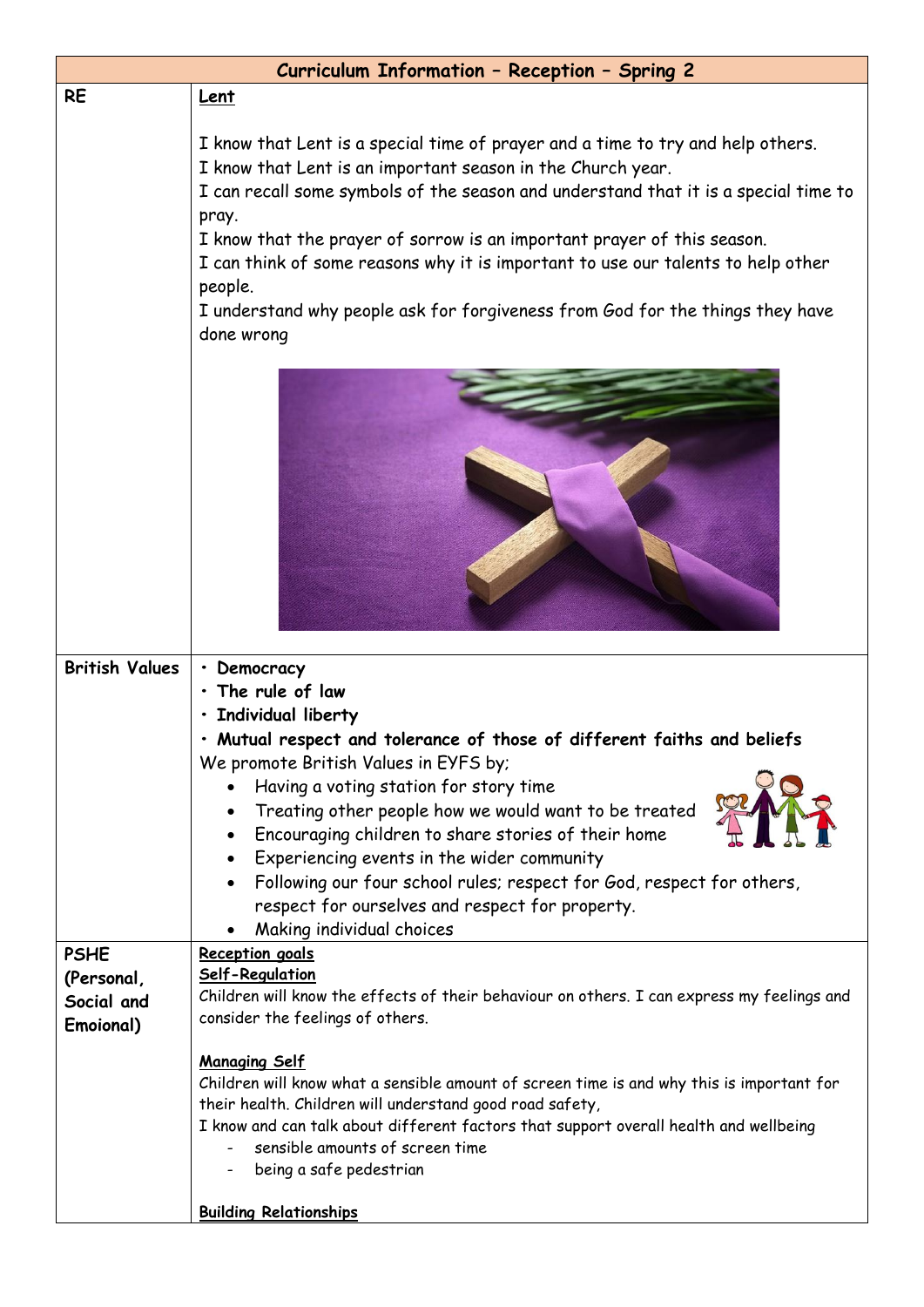|                    | Children will be able to describe what makes a good friend including attributes such as                                |  |  |  |
|--------------------|------------------------------------------------------------------------------------------------------------------------|--|--|--|
|                    | listening and sharing.                                                                                                 |  |  |  |
|                    | I can build constructive and respectful relationships.                                                                 |  |  |  |
| Physical           | <b>Gross Motor</b>                                                                                                     |  |  |  |
| Development        | Children will know how to kick and pass different sized balls. They will further develop and                           |  |  |  |
|                    | refine a range of ball skills including throwing, catching, kicking, and passing, batting and                          |  |  |  |
|                    | aiming.                                                                                                                |  |  |  |
|                    |                                                                                                                        |  |  |  |
|                    | Children will refine and revise the fundamental movement skills including;                                             |  |  |  |
|                    | rolling, crawling, walking and jumping                                                                                 |  |  |  |
|                    |                                                                                                                        |  |  |  |
|                    | <b>Fine Motor</b><br>Children will know how to use two-hole scissors to make snips in paper.                           |  |  |  |
|                    |                                                                                                                        |  |  |  |
|                    | Children will know how to correctly form letters in line with our handwriting policy.                                  |  |  |  |
|                    |                                                                                                                        |  |  |  |
|                    | Children can use a range of tools competently, safely and confidently - pencils for drawing                            |  |  |  |
|                    | and writing, paintbrushes, scissors, knives, forks and spoons.                                                         |  |  |  |
|                    |                                                                                                                        |  |  |  |
|                    | Children are developing a handwriting style which is effective and efficient.                                          |  |  |  |
|                    | Children are further developing the skills to manage the school day successfully such as<br>lining up, meal times etc. |  |  |  |
| Communication      | Listening, Attention and Understanding                                                                                 |  |  |  |
|                    | Children will identify the main characters in the story and talk about their feelings. I can                           |  |  |  |
| and Language       | engage in story times and listen to and talk about stories to build familiarity.                                       |  |  |  |
|                    |                                                                                                                        |  |  |  |
|                    | Children will ask where questions. I will ask questions to find out more and to check they                             |  |  |  |
|                    | understand what has been said to them.                                                                                 |  |  |  |
|                    |                                                                                                                        |  |  |  |
|                    | Speaking                                                                                                               |  |  |  |
|                    | Children will know and retell 'The Train Ride.'                                                                        |  |  |  |
|                    | Children will know and use vocabulary linked to their theme 'Ticket to Ride!' including past,                          |  |  |  |
|                    | penny farthing, concord. They will know and use tier 1, tier 2 and tier 3 vocabulary related                           |  |  |  |
|                    | to the theme.                                                                                                          |  |  |  |
|                    |                                                                                                                        |  |  |  |
|                    | Children will express ideas using past and present tense.                                                              |  |  |  |
| <b>Class Texts</b> | The Train Ride                                                                                                         |  |  |  |
|                    | Mrs Armitage on Wheels                                                                                                 |  |  |  |
|                    | Mrs Armitage Queen of the Road                                                                                         |  |  |  |
|                    | The Naughty Bus                                                                                                        |  |  |  |
|                    | All aboard the Bobo Road                                                                                               |  |  |  |
|                    | Lost and Found                                                                                                         |  |  |  |
|                    | Journey                                                                                                                |  |  |  |
|                    | Spring is Here                                                                                                         |  |  |  |
|                    |                                                                                                                        |  |  |  |
|                    |                                                                                                                        |  |  |  |
| Literacy           | Comprehension                                                                                                          |  |  |  |
|                    | Children will read and re-read a selection of books, developing fluency,                                               |  |  |  |
|                    | understanding and enjoyment.                                                                                           |  |  |  |
|                    |                                                                                                                        |  |  |  |
|                    | <b>Word Reading</b>                                                                                                    |  |  |  |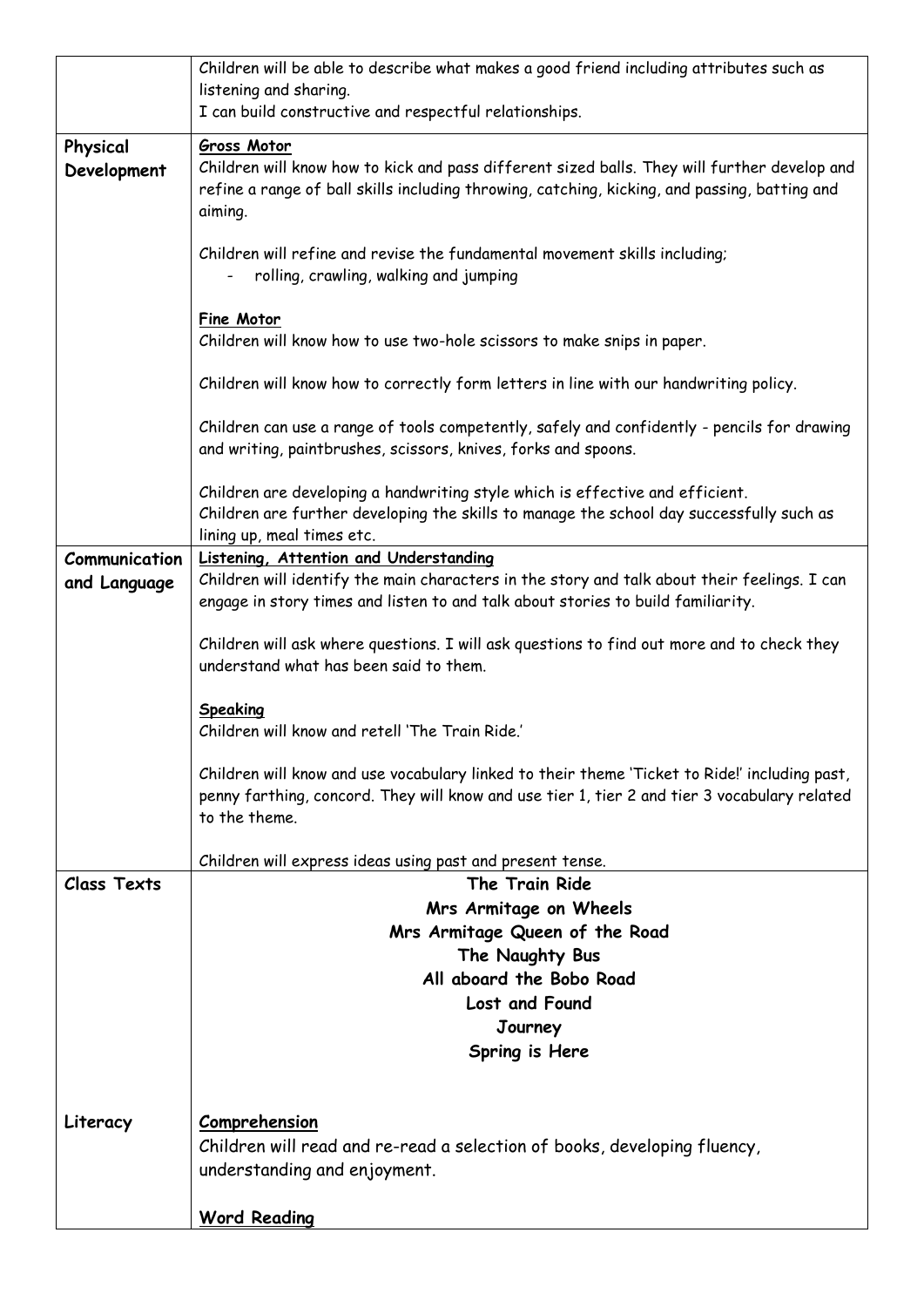|               | Children will read and correctly form the sounds ai, ee, igh, oa, oo (short), oo<br>(long), ar, ur, ow, oi. |  |  |
|---------------|-------------------------------------------------------------------------------------------------------------|--|--|
|               | Children will blend known sounds in words.                                                                  |  |  |
|               | Children will know superpower words we, are, you, all, was, give, live.                                     |  |  |
|               | Writing                                                                                                     |  |  |
|               | Children will know how to correctly form the letters for all learnt letter sound                            |  |  |
|               | correspondences.                                                                                            |  |  |
|               | Children will know how to write a short phrase.                                                             |  |  |
| Maths         | Explore the composition of 6, 7 and 8.<br>Add two groups.                                                   |  |  |
|               | Record number sentences for addition and find different ways to make 6, 7 and 8.                            |  |  |
|               | Compare length and height.                                                                                  |  |  |
|               | Learn and order the days of the week.                                                                       |  |  |
| Understanding | Recap the 2D shapes we have learnt and explore 3D.<br>Past and Present                                      |  |  |
| the world     |                                                                                                             |  |  |
|               | Children will look at images of transport from the past and identify similarities and<br>differences.       |  |  |
|               | People, Culture and Communities                                                                             |  |  |
|               | Children will know the name of the road that our school is on.                                              |  |  |
|               | Children will explore aerial maps of our school and identify key features.                                  |  |  |
|               | The Natural World                                                                                           |  |  |
|               | Children will observe changes and growth of chicks.                                                         |  |  |
|               | Children will know the life cycle of a chick.                                                               |  |  |
|               | Children will know that this time of year is Spring.                                                        |  |  |
|               | Children will know the life cycle of a sunflower.                                                           |  |  |
|               | Children will identify typical weather in Spring.                                                           |  |  |
|               | People, Culture and Communities                                                                             |  |  |
|               | Children will name and explain the purpose of a church.                                                     |  |  |
|               | Technology                                                                                                  |  |  |
|               | Children will know how to use the laptop to make digital art using the programme 'paint'.                   |  |  |
|               |                                                                                                             |  |  |
|               |                                                                                                             |  |  |